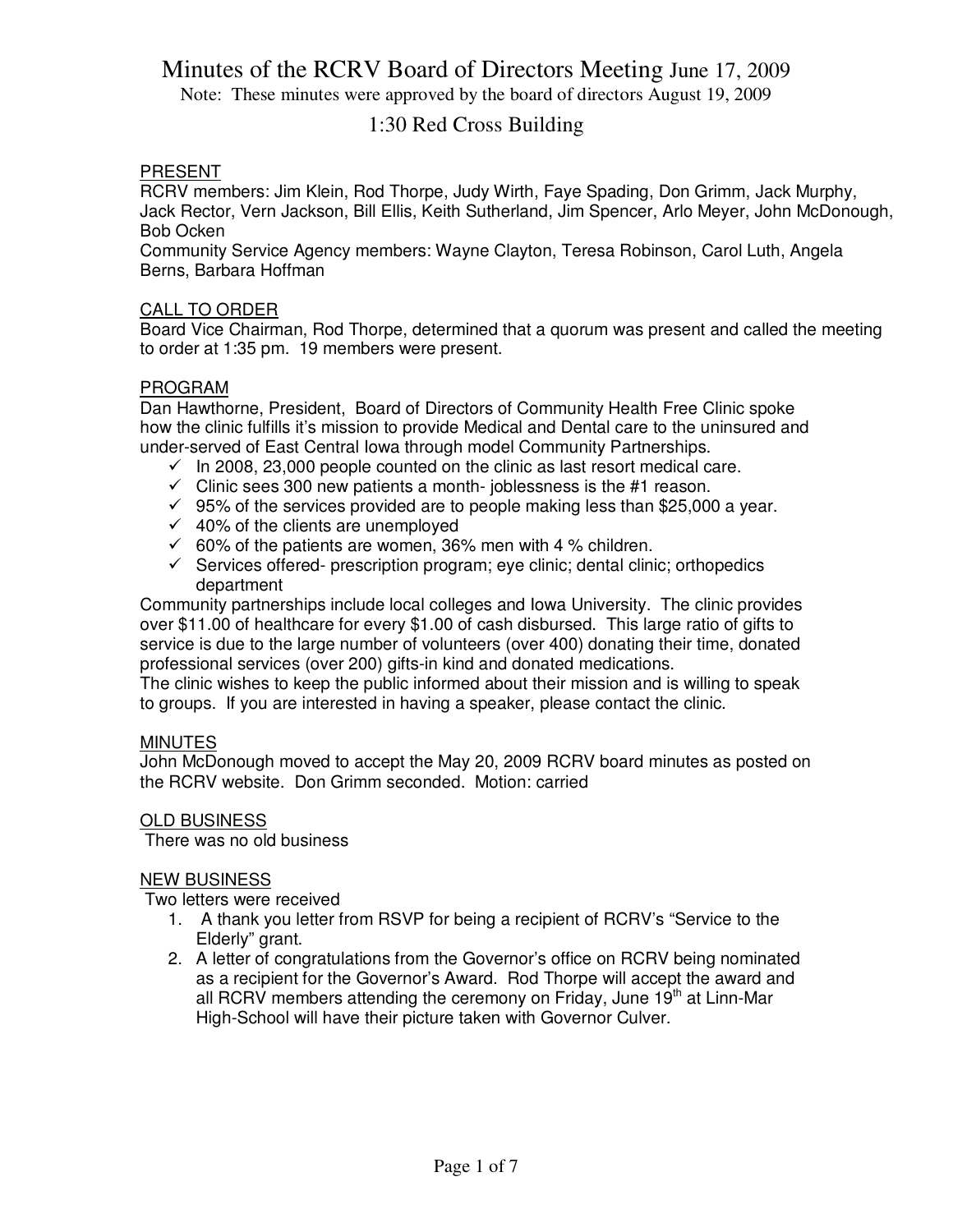Note: These minutes were approved by the board of directors August 19, 2009

### RCRV COMMITTEE CHAIR REPORTS

### **1. Community Projects- John McDonough**

 Ramp Designers are needed to help with the design and build of the many ramps that are in the process for WRAP. We will train. See John Wauer if you are interested.

SHIIP Counselors are needed for the area SHIIP sponsors. Mercy Medical Center, Witwer Center, Heritage Area Agency on Aging and Jones County RSVP office all need counselors. St Luke's has enough at this time. Please review the article in the recent Volunteer for more detail on this request. See me if you have an interest.

We are in the process of repairing several monitors for classrooms at Grant Wood Elementary School.

RCRV received an award from 4 Oaks Bridge recently for 10 years of volunteer service towards their organization.

We are still doing TV conversions for area residents who need help.

The Volunteer was delivered this past week. RCRV provided very good support in the folding and envelope stuffing getting it ready for delivery. Helen Potthoff; Marge McChristy; Thelma Morris; Sue Vecerka; Judy Wirth; Faye Spading; Kay Nelson; Charlotte & Richard Allen; and Connie Howsare provided this effort. Thank you for a job well done.

Vision in Motion cabinet painting was completed by Kay Nelson, Faye Spading and Judy Wirth. Thank you.

Cliff Koop has now completed 44 Astronaut boards for the Witwer Therapy Center of St Lukes. Good work Cliff.

The Governor's Awards Ceremony will be held this Friday AM at 9:30 at Linn-Mar High School Auditorium. RCRV will again provide support for this effort. We will take care of parking problems as well as ushering in the auditorium for awardees. Cliff Koop, Marge McChristy, Helen Potthoff, Jack Murphy and myself will handle this activity. Rockwell Collins will provide monetary assistance for the reception. 388 awards are expected to be presented by Iowa's Governor. RCRV plus several of our members will receive awards.

We folded and stuffed envelopes for a United Way mailing this past period. Faye Spading, Kay Nelson, Judy Wirth, Marge McChristy and Connie Howsare handled this effort.

A Welcome to Medicare seminar was presented by Jim Wolfe at the KTOS Center on Monday. 20 plus folks listened to Jim's presentation. I provided support for questions at the end of the presentation.

Again, we provide support for many organizations as an ongoing effort. If you can dream it, we can do it.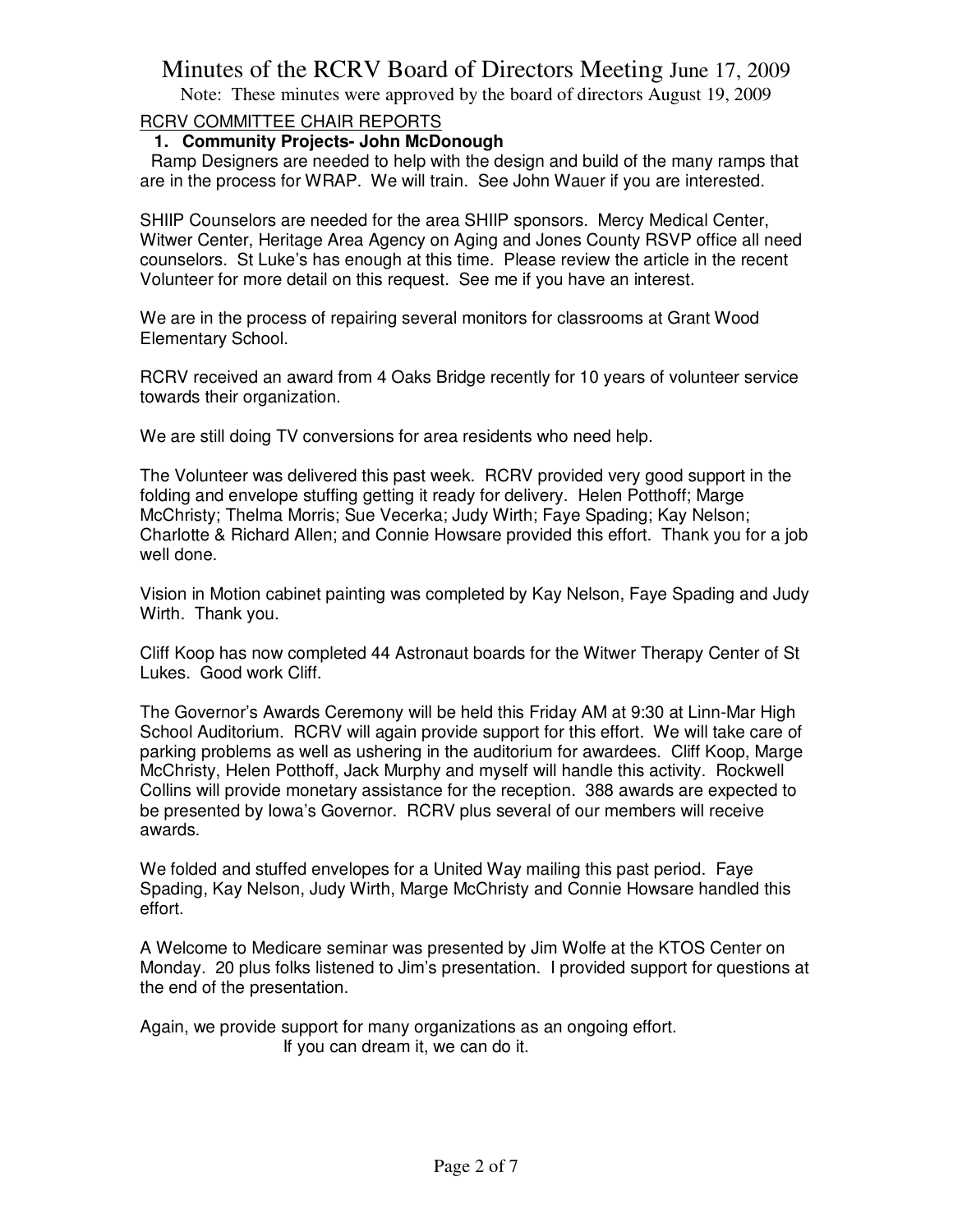Note: These minutes were approved by the board of directors August 19, 2009

### **2. Data Base- Jim Klein**

- a. Database was updated for the obits from Wilma Shadle.
- b. The mailing label file for the newsletter was sent to Rockwell Collins.
- c. The mailing room at Rockwell Collins asked that the addresses for the newsletters for the company executives be sent in a separate file so they can be sent via company mail.

### **3. Recruiting/Retention/Recognition- Barbara Hoffman**

#### **a. Recognition at the Governor's Awards-** Friday, June 19<sup>th</sup> at Linn-Mar High-School. **Group Award**- **Rockwell Collins Volunteer Retirees Individually**

**Les Haerther,** an amazing volunteer who at the age 86 still spends over 300 hours a year volunteering at REACT, a center for rebuilding computers for schools and volunteering for special projects with RCRV.

**Vern Jackson**, a multi talented volunteer from teaching a geography class and stock market class to third graders at the Bridge, to counseling entrepreneurs at SCORE to tour guiding and lecturing at the Eastern Iowa Observatory and Learning Center. Vern donated nearly 800 hours in 2008.

**Dick Kittrell** has the flair to make things work, especially switches. He does special projects for Options of Linn County, New Horizons and GWAEA (Grant Wood Area Education Agency) and in addition tutors enrichment math at Johnson and Hiawatha Elementary schools for over 500 hours in 2008.

**Arlo Meyer** donates nearly 200 hours a year as a tour guide for Rockwell Collins Museum in Cedar Rapids. He is also involved in volunteering at the Science Station and completing special projects for the Vision Enhancement Center and is the treasurer for the RCRV board of directors.

**Mike Wilson,** volunteer extraordinaire volunteering over 800 hours a year, has a new passion affecting the entire community. He is spearheading the restoration efforts for the Mighty Wurlitzer organ from the Paramount Theater and the Rhinestone Barton organ from Theatre Cedar Rapids; both nearly submerged in the June floodwaters.

### **b. Recruitment**

Four new members in May

 Three letters with information packets were sent from referrals given by RCRV members

 Participated in United Way's Partner Agency Fair Tuesday June 16th at Rockwell. Well organized, good interest in RCRV especially by those close to retirement.

### **c. Volunteer impact**

106 members reported 2,863 hours in May completing 29 projects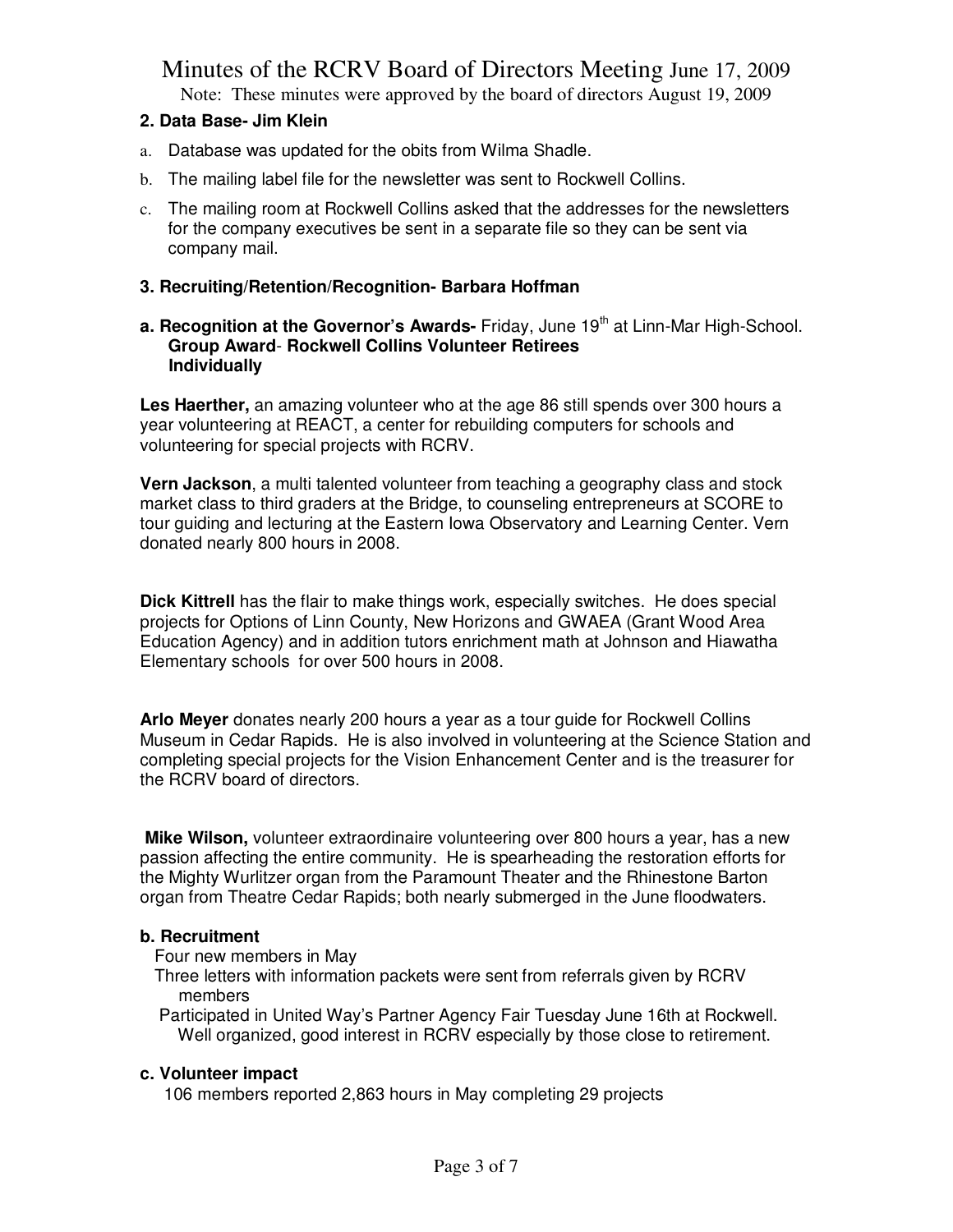Note: These minutes were approved by the board of directors August 19, 2009

ROCKWELL COLLINS REPORT- Cindy Dietz

Cindy was not able to be present at today's meeting

### PARTNER AGENCY REPORTS

### **1. WRAP- Angela Berns**

Project Face Sheet has been created for use by designers to gather data specific to the actual build.

 The Executive Committee has voted to put a website presence for WRAP on the RCRV website. WRAP will have it's own page and be maintained by John Wauer

Paperwork has been completed for WRAP to be listed with 211.

 A mailing was sent to potential referral sources to make them aware of WRAP's presence and offering a presentation. Three presentation requests have come in as a result.

### **2. Aging Services- Teresa Robinson**

Teresa reported that 12 ramps were completed by WRAP this past year and for the Home Safety program, RCRV volunteers completed five home checks.

#### **3. Vision in Motion- Carol Luth**

Carol thanked the painters for their excellent work. VIM has been approved as a Medicaid provider and is busy with summer camp for children ages 4 to 11.

### **4. Options of Linn County- Wayne Clayton**

- a. We are trying out the arm supports designed for a consumer by Russ S in Grinnell.
- b. I got a lead on a wheelchair lift yesterday. John Nelson from Skogman Realty called. He has a client who's moving into a house where there is a wheelchair lift. He doesn't need it and wants to donate it if anyone can use it. Name and address was given to Angela Berns.

#### **5. RSVP- Barbara Hoffman**

- a. New members: Five RSVP volunteers
- **b. Linn County:** Governor's Awards  **Group**: Linn County Small Claims Court Mediation  **Individual :** Faye Birky, Dixie Jurgens, Margaret Gillespie, Joyce Wright

### **c. Jones County:** Governor's Awards

 **Individual**: Ed Gill, James Hess, Joyce Lasack, Verna Parham, Mary Simanek

### **d. Funding Support**

 Heritage Agency on Aging- \$7,800 for Elderly Outreach Assisted Transportation St. Luke's Rural Health Care Foundation grant - \$6,300 for Elderly Outreach Transportation program.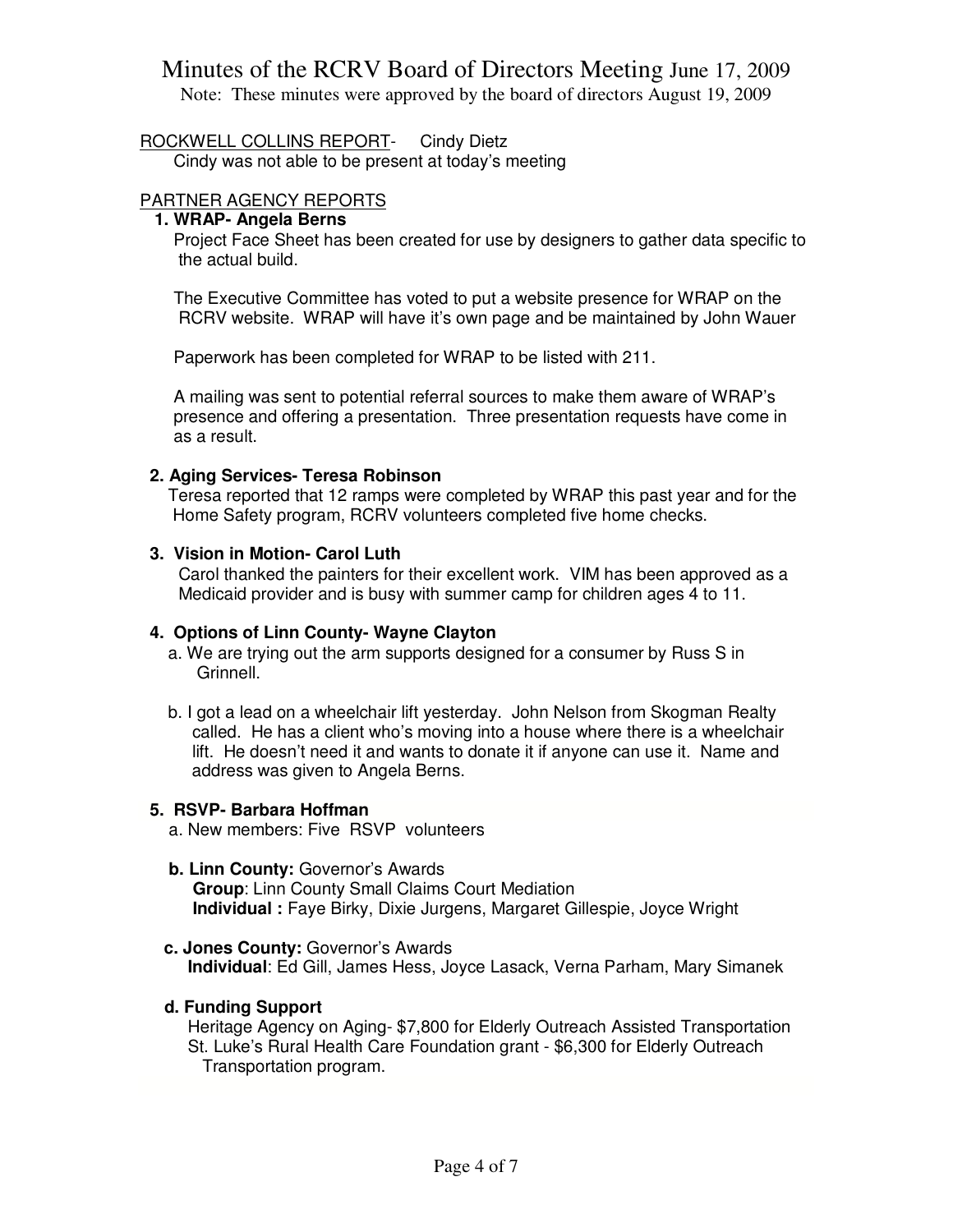Note: These minutes were approved by the board of directors August 19, 2009

### ANNOUNCEMENTS

 July- summer recess- no meeting August 19 meeting- Speaker will be Amy Grunewald, new director at Jane Boyd Community Center

ADJOURNMENT

Rod Thorpe adjourned the meeting at 2:35 p.m.

The next Board meeting will be held August 19 at 1:30 at the Red Cross Building

Submitted by Barbara Hoffman, Secretary

Note: These minutes are subject to amendment and approval at the next board meeting.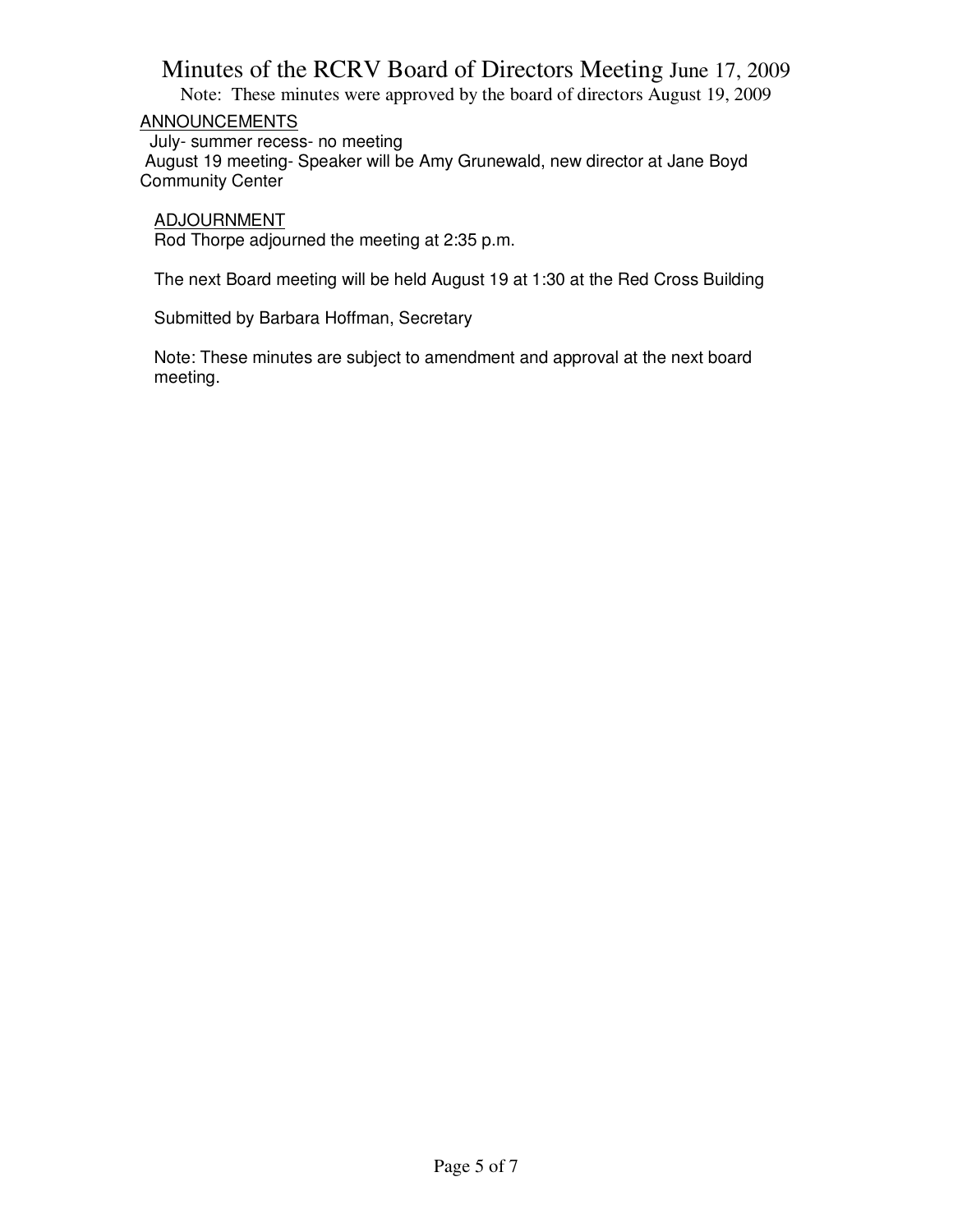Note: These minutes were approved by the board of directors August 19, 2009

# **Appendix**

| <b>Hours</b>      | May-09                                                          |                                                                        |
|-------------------|-----------------------------------------------------------------|------------------------------------------------------------------------|
|                   | <b>Administrative &amp; Leadership</b>                          |                                                                        |
| 30                | <b>Board of Directors</b>                                       | RCRV, Four Oaks Bridge, Aging Services, Rockwell K-12 program          |
| $\overline{74.5}$ | <b>RCRV Projects meeting</b>                                    |                                                                        |
| 15                | Other                                                           | Database management, LCTA                                              |
|                   | <b>Assistive Technology &amp;</b><br><b>Maintenance Support</b> |                                                                        |
| $\mathbf{1}$      | Grant Wood AEA                                                  |                                                                        |
| $\mathbf{1}$      | <b>Options of Linn County</b>                                   | installation of a pause switch in a DVD player                         |
| 20                | Other                                                           |                                                                        |
|                   | <b>Construction &amp; Design</b>                                |                                                                        |
| 8.5               | Construction                                                    | Vision in Motion plus other                                            |
| 28                | Design                                                          | Sinclair Stage Drawings                                                |
|                   | <b>Education</b>                                                |                                                                        |
| 11                | 4 Oaks Bridge                                                   |                                                                        |
| 47                | Eastern Iowa Observatory                                        |                                                                        |
| $\overline{4}$    | Lego League                                                     | Advisory meeting                                                       |
| 38                | Rockwell K-12 program                                           | Westfield elementary, Linn-Mar robotics, Wright, Pierce                |
| 91                | Tutoring                                                        | Cleveland Elementary, Hiawatha, Johnson, Erskine, Grant Wood, Garfield |
| 61.5              | Other                                                           | bocce ramps, Columbus, MO, maintenance at CVCS, Kirkwood trustee       |
|                   | <b>Elderly Services</b>                                         |                                                                        |
| 85.5              | <b>Aging Services</b>                                           | transportation                                                         |
| 5                 | Heritage                                                        |                                                                        |
| 27                | <b>Methwick</b>                                                 | Computer classes, gift shop                                            |
| 13                | Other                                                           | Triad                                                                  |
| 10                | Companionship Outreach                                          | Willow Gardens Care Center                                             |
|                   | <b>RSVP Partner Agencies</b>                                    |                                                                        |
| 24/ 117/4         | <b>SHIIP</b>                                                    | Witwer Center / St.Luke's /Meth-wick                                   |
| 37                | <b>SCORE</b>                                                    |                                                                        |
| 9                 | <b>Catherine McAuley</b>                                        | tutoring, filling tea bags                                             |
| 7.5               | <b>Salvation Army</b>                                           | <b>Emergency Disaster Services training</b>                            |
| $\overline{36}$   | Advantage                                                       |                                                                        |
| 30                | <b>AARP Tax service</b>                                         |                                                                        |
| 17                | <b>HACAP</b>                                                    |                                                                        |
| 114               | Cultural                                                        | National Czech & Slovak museum, C.R. symphony                          |
| 8                 | <b>Small Claims Court Mediation</b>                             |                                                                        |
| 664               | <b>REACT</b>                                                    |                                                                        |
| 99                | <b>WRAP</b>                                                     |                                                                        |
| 98/20             | St. Luke's Hospital/Mercy Hosp.                                 |                                                                        |
| 40                | Meals on Wheels                                                 | Horizon, Springville, Hiawatha                                         |
| 42                | <b>Food Banks</b>                                               | <b>Marion Food Pantry</b>                                              |